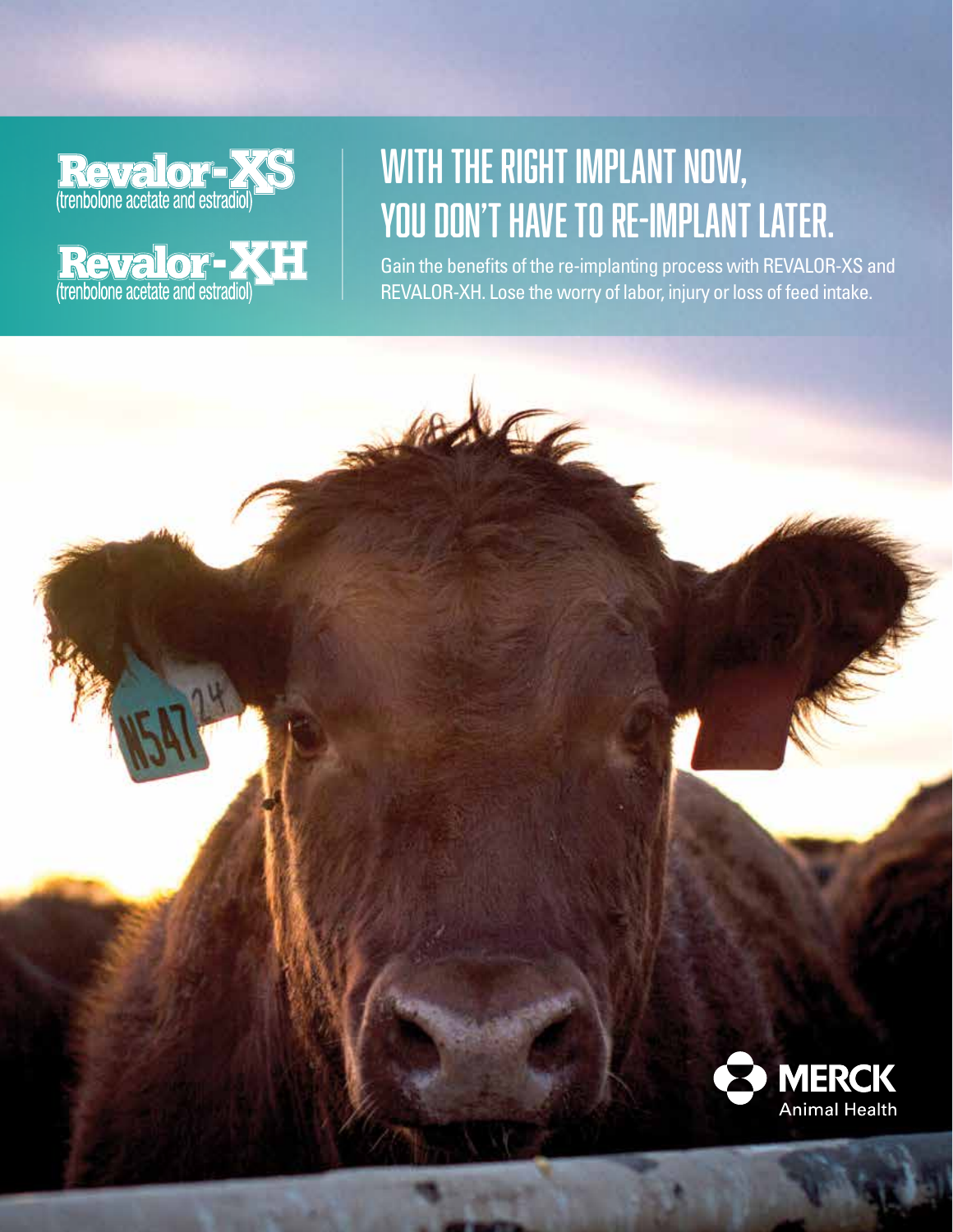



# **The extra productivity that comes with re-implanting without re-implanting at all.**

There's no telling what "later" will bring. In 90 days the weather may take a turn, making re-implanting difficult. Then there's labor to consider. Will there be enough resources to get it done on time? Plus, there's the added stress on cattle that can result in decreased feed intake after processing.<sup>1</sup>

With REVALOR-XS and REVALOR-XH, both you and your cattle gain the benefits of re-implanting – without the stress or work.

# **Delayed-release technology creates proven long-lasting performance.**

REVALOR-XS and REVALOR-XH provide what your steers and heifers need to grow heavier over their entire finishing period without the need to re-implant. Delayed-release technology acts as two doses in a single implant. By using a staged-release process, REVALOR-XS and REVALOR-XH deliver dosages that give the animals exactly what they need, when they need it.

Both REVALOR-XS and REVALOR-XH are armed with the proven performance of trenbolone acetate and estradiol in 10 pellets: four uncoated pellets and six coated.



The four uncoated pellets (first dose) go to work immediately like an initial implant.

Shielded by the patented X7™ stage-release polymer coating, the six coated pellets (second dose) release slowly and go to work 70 to 80 days later, working like a re-implant without the re-implant process.

Consistent dosing without the need to re-implant allows you to reap the rewards of uninterrupted feeding and more consistent growth.

**SUMMARY:** Stage-released dosing more accurately meets the animal's anabolic needs for the benefits of re-implanting without the uncertainty.

# **Effective. Efficient. Easy.**

REVALOR-XH offers the same – or better – benefits of re-implanting.<sup>2</sup> As you know, every time you handle cattle, it impacts time, labor and resources that could be used somewhere else. By taking re-implanting off your endless list of things to do, you no longer have to worry about what could prevent you from re-implanting on time.

#### **REVALOR-XH**

Six research studies show REVALOR-XH achieves the same benefits in final body weight, average daily gain and feed-to-gain ratio for heifers without re-implanting versus those that were re-implanted.

#### **HEIFERS POOLED SUMMARY2**

|                   | Revalor<br>IH/200 | Revalor<br>XH | <b>SEM</b> | P-value for<br>main effect<br>of implant |
|-------------------|-------------------|---------------|------------|------------------------------------------|
| Pens (hd count)   | 90 (8,837)        | 90 (8,838)    |            |                                          |
| Initial BW, lb.   | 735.15            | 733.96        | 9.06       | 0.29                                     |
| DMI, lb/hd/d      | 20.67             | 20.85         | 0.28       | 0.02                                     |
| Final BW, lb. DRO | 1320.52           | 1321.85       | 9.93       | 0.63                                     |
| ADG. Ib/d DRO     | 3.319             | 3.331         | 0.049      | 0.35                                     |
| $F:G$ DRO         | 6.270             | 6.301         | 0.045      | 0.30                                     |
| Pen Yield         | 64.54%            | 64.22%        | 0.12%      | < 0.01                                   |
| HCW lb.           | 847               | 843           | 6.19       | 0.02                                     |

DRO = deads and removals out

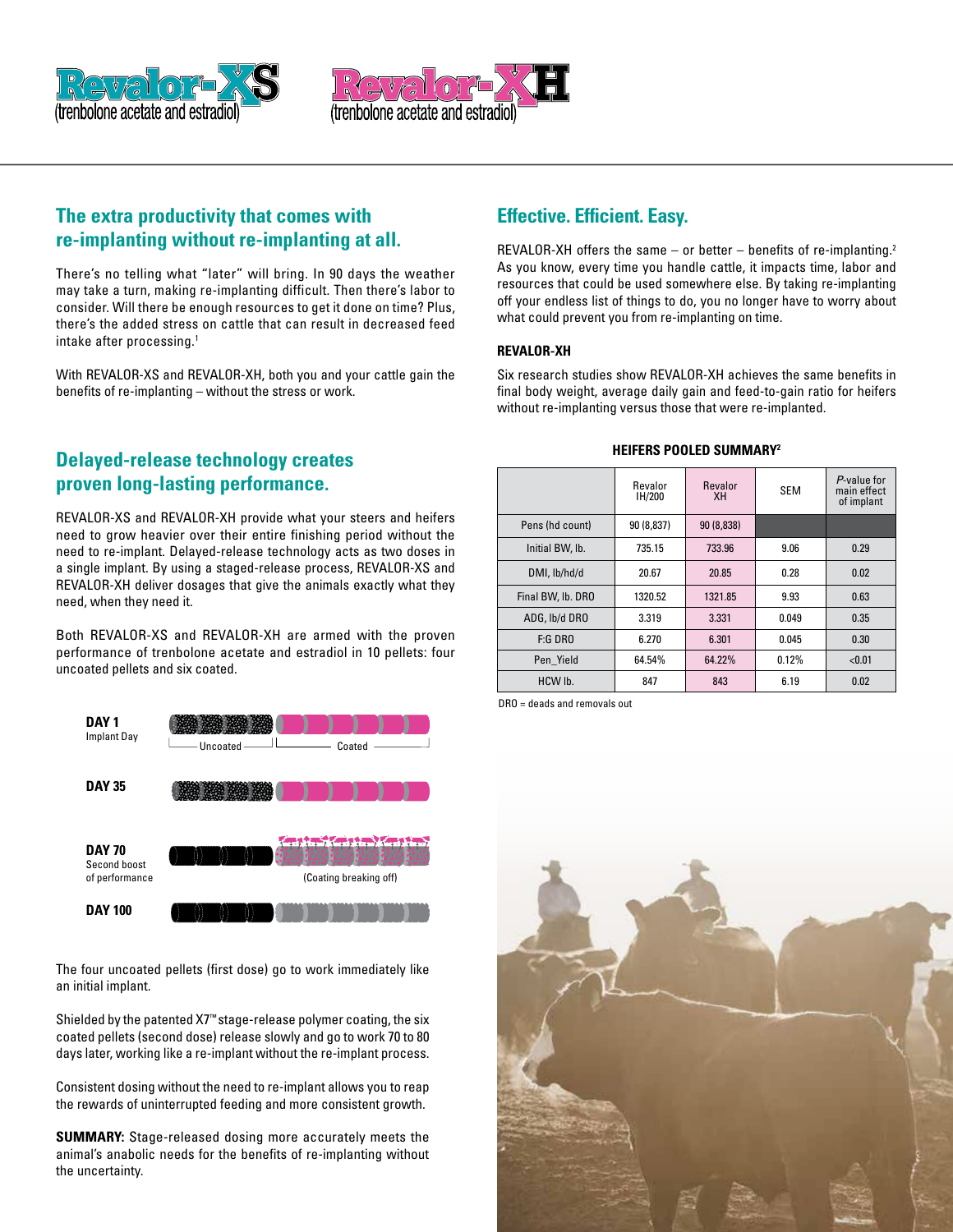

#### **REVALOR-XS**

REVALOR-XS outperforms some re-implanting programs when used as the only implant. However, when enrolled in a re-implant program starting with REVALOR-XS and re-implanted with Revalor®-200 (trenbolone acetate and estradiol), steers show the greatest performance.<sup>2</sup>

REVALOR-XS produces the highest total gains when used as the initial or, in some instances, only implant. So even if stress, weather or logistical factors make re-implanting unfeasible, you're in a profitable place. That's because the extended-release benefits of REVALOR-XS provide insurance by starting your animal with the right implant to maximize steer output. If you do choose to re-implant steers with REVALOR-200 after implanting with REVALOR-XS, you have tremendous flexibility in choosing when to do so.

|                   | Revalor<br>IS/200 | <b>Revalor</b><br>XS/200 | <b>SEM</b> | P-value for<br>main effect<br>of implant |
|-------------------|-------------------|--------------------------|------------|------------------------------------------|
| Pens (hd count)   | 20 (1382)         | 20 (1382)                |            |                                          |
| Initial BW, lb.   | 597.56            | 597.38                   | 12.85      | 0.97                                     |
| DMI, lb/hd/d      | 23.50             | 23.49                    | 0.25       | 0.97                                     |
| Final BW, lb. DRO | 1399.52           | 1406.41                  | 13.81      | 0.21                                     |
| ADG, lb/d DRO     | 3.79              | 3.83                     | 0.05       | 0.27                                     |
| $F:G$ DRO         | 6.20              | 6.15                     | 0.08       | 0.29                                     |
| Pen Yield         | 63.45%            | 63.69%                   | 0.43%      | 0.20                                     |
| HCW lb.           | 901.15            | 908.85                   | 13.34      | 0.07                                     |

#### **STEERS POOLED SUMMARY2**

#### DRO = deads and removals out

**SUMMARY:** Data shows there are few, if any, benefits to re-implanting heifers with a new implant versus implanting them with two-in-one dose REVALOR-XH. While steers may show a greater response to re-implanting under some study conditions, REVALOR-XS is the highest-performing single implant for steers and provides both insurance and flexibility if re-implanting is part of your steer strategy.

### **Driven by data. Tailored to you.**

Utilizing REVALOR-XS and REVALOR-XH makes business sense by increasing cattle gain and efficiency without the cost of re-implanting. But you don't have to take our word for it. Unlike many competitor implants, REVALOR-XS and REVALOR-XH are backed by extensive research and feeder support resources.

# **PROVEN RESULTS**

Studied on 17,675 head of XH heifers and 2,700 head of XS/200 steers.

Utilizing serial harvesting research, our experts leverage data and experience to help you optimize implanting protocols that grow your business. We're also available to answer questions about products to help you maximize economic return on a live or carcass basis. Contact your Merck Animal Health sales representative or technical services today.

### **Our Livestock Technical Services team helps you make the most impactful implant plan.**

**SUMMARY:** Merck Animal Health conducts and utilizes research to create proven implants. Our extensive Livestock Technical Services team helps you utilize implants in the most efficient way to help you build your business and profit. Because we gauge our success by yours.